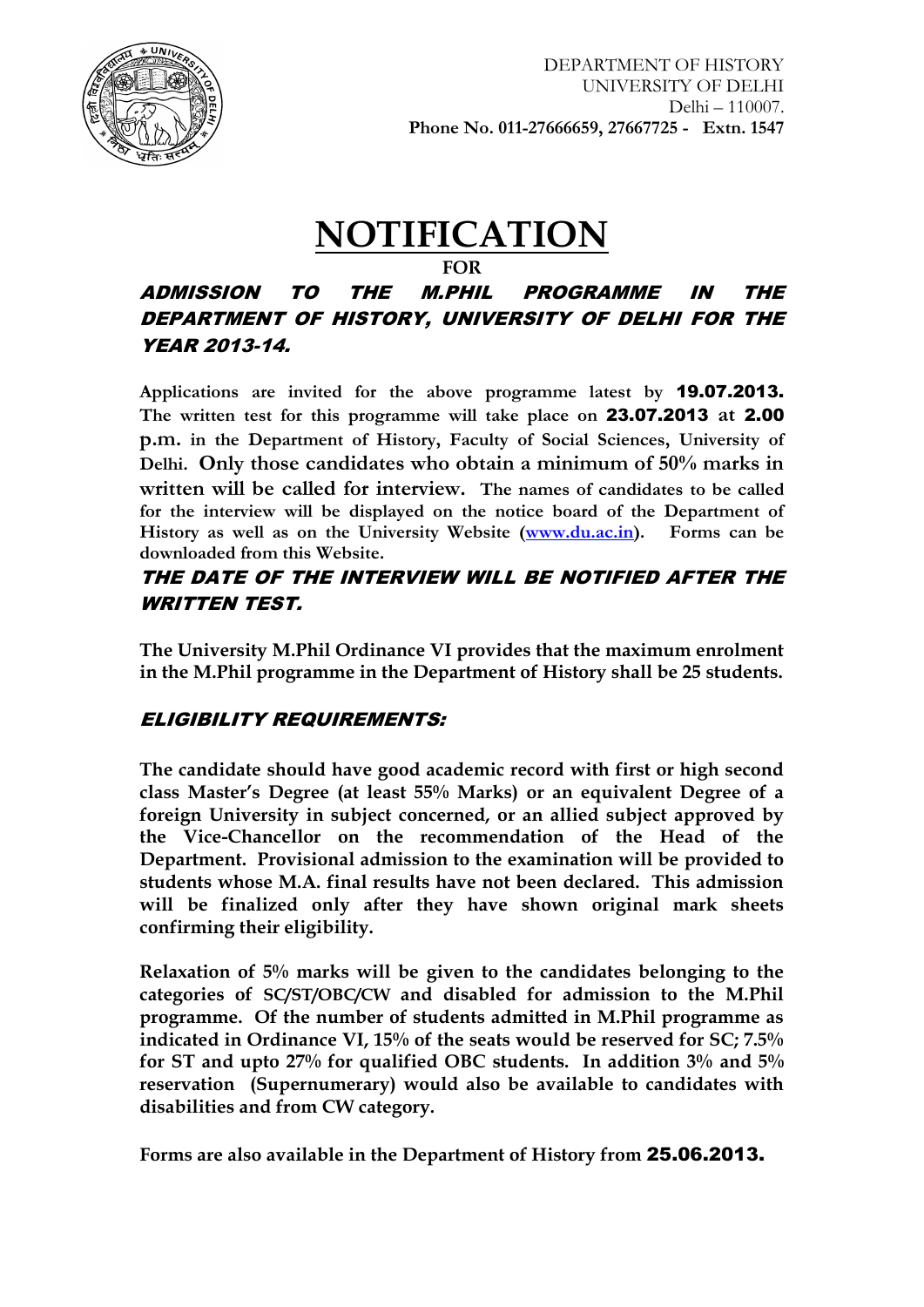

┨

#### **APPLICATION FOR ADMISSION TO THE DEGREE OF MASTER OF PHILOSOPHY (M.PHIL.) FOR THE YEAR 2013-2014.**

| <b>Affix Passport</b><br><b>Size</b><br>Photographs            | <b>LAST DATE: 19.07.2013</b><br>Date of Examination: 23.07.2013<br>Timings: 02.00 p.m. to 05.00 p.m.                                                                                                                                    |
|----------------------------------------------------------------|-----------------------------------------------------------------------------------------------------------------------------------------------------------------------------------------------------------------------------------------|
|                                                                |                                                                                                                                                                                                                                         |
| Name (In Block letters)                                        |                                                                                                                                                                                                                                         |
|                                                                |                                                                                                                                                                                                                                         |
| Mother's Name                                                  | $\mathrel{\mathop:}=$ . The contract of the contract of the contract of the contract of the contract of the contract of the contract of the contract of the contract of the contract of the contract of the contract of the contract of |
| Date of Birth                                                  |                                                                                                                                                                                                                                         |
| ST/OBC/CW/PH (enclose certificate)<br><b>Permanent Address</b> |                                                                                                                                                                                                                                         |
| Residence Phone No.                                            | <u> 1989 - Jan Samuel Barbara, margaret eta idazlea (h. 1982).</u>                                                                                                                                                                      |
| <b>Local Address</b>                                           |                                                                                                                                                                                                                                         |
|                                                                | <u> 1989 - Johann Harry Harry Harry Harry Harry Harry Harry Harry Harry Harry Harry Harry Harry Harry Harry Harry</u>                                                                                                                   |
| Mobile No.                                                     |                                                                                                                                                                                                                                         |
| E-mail Address                                                 | <u> 1989 - Johann Stoff, deutscher Stoff, der Stoff, der Stoff, der Stoff, der Stoff, der Stoff, der Stoff, der S</u>                                                                                                                   |
| Delhi University Enrolment No.:                                | <u> 1989 - Johann Barn, mars and de Brasilian (b. 1989)</u>                                                                                                                                                                             |

(Issued earlier by University of Delhi, if the candidate had earlier passed any course from Delhi University) The State to which you belong  $\qquad \qquad : \_$ 

#### Details of Previous Examination Passed

| Exam Passed       | University/ | Year | Div.    | Marks        | %age of | Subject |
|-------------------|-------------|------|---------|--------------|---------|---------|
|                   | Board       |      | (Grade) | (Max/obtain) | Marks   |         |
| 10 <sup>th</sup>  |             |      |         |              |         |         |
|                   |             |      |         |              |         |         |
| 12 <sup>th</sup>  |             |      |         |              |         |         |
|                   |             |      |         |              |         |         |
| B.A./B.com./B.Sc. |             |      |         |              |         |         |
| Pass/Hons.        |             |      |         |              |         |         |
|                   |             |      |         |              |         |         |
| M.A.              |             |      |         |              |         |         |
|                   |             |      |         |              |         |         |
|                   |             |      |         |              |         |         |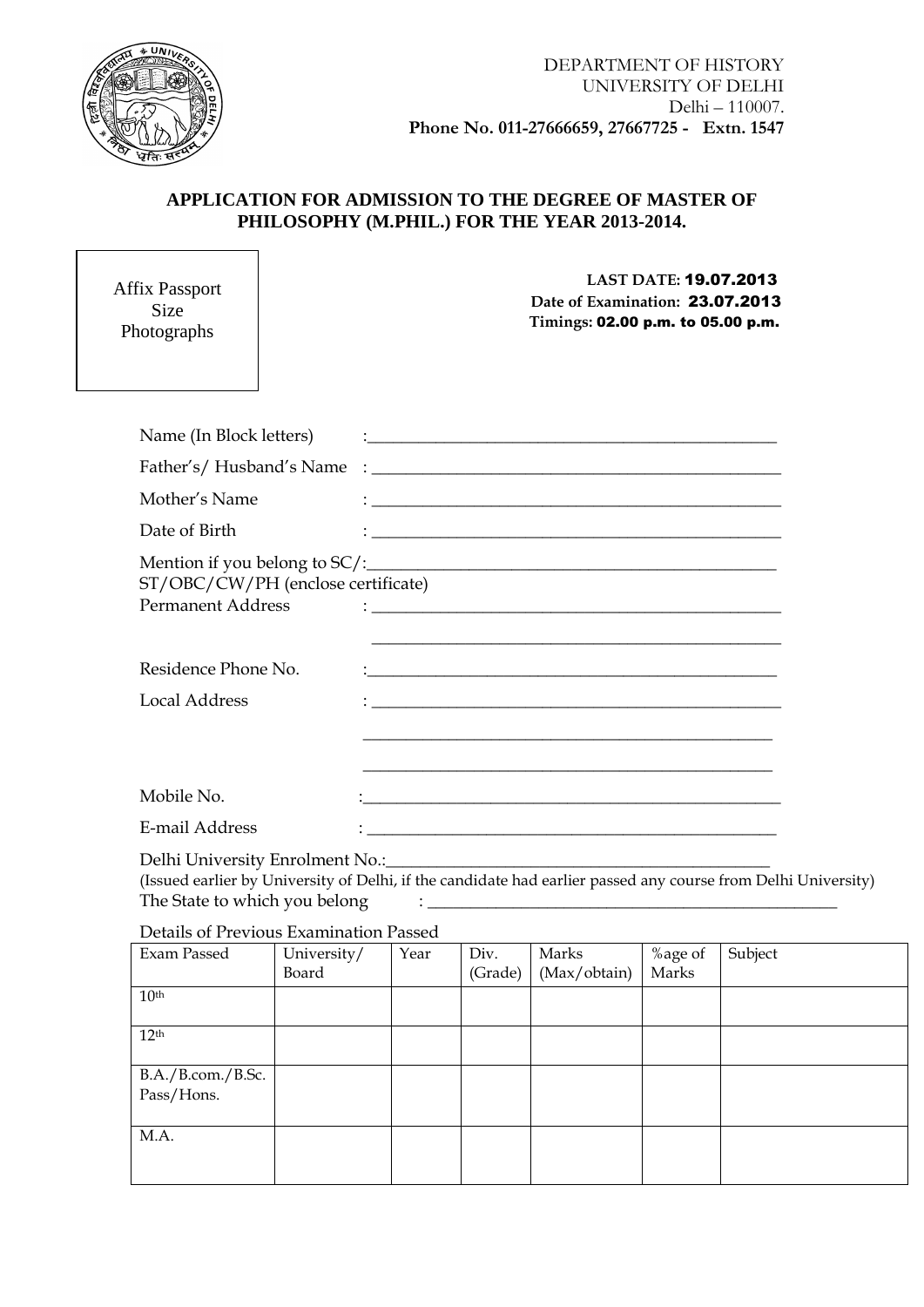

| Details of Research Experience if, any               |
|------------------------------------------------------|
| Language/s which the candidate knows_                |
| Is the candidate employed in any institution_        |
| (if so, designation of post held and nature of work) |

Signature of Candidate

Certificate to be signed by the Head of the Institution where the candidate is employed.

"I certify that the application is being made with my consent and permission".

Date\_\_\_\_\_\_\_\_\_\_\_\_\_\_ Signature of the Head of the Department/ Institution (with seal)

#### **For Office use only**

Candidate is eligible/ineligible to register herself/ himself as a student for M.Phil. Programme.

Signature of the Head of the Department

Dated:

Note: Attested copies of the following degrees must be submitted at the time of submission of the form

- (i) Matriculation/Hr. Sec. certificate for verification of her/his date of birth. Candidates shall be required to produce the originals of certificate/degrees along with her/ his joining report when the admission is granted.
- (ii) B.A./B.Sc. degree together with the mark sheet.
- (iii) M.A./M/Sc. degree together with the mark sheet.